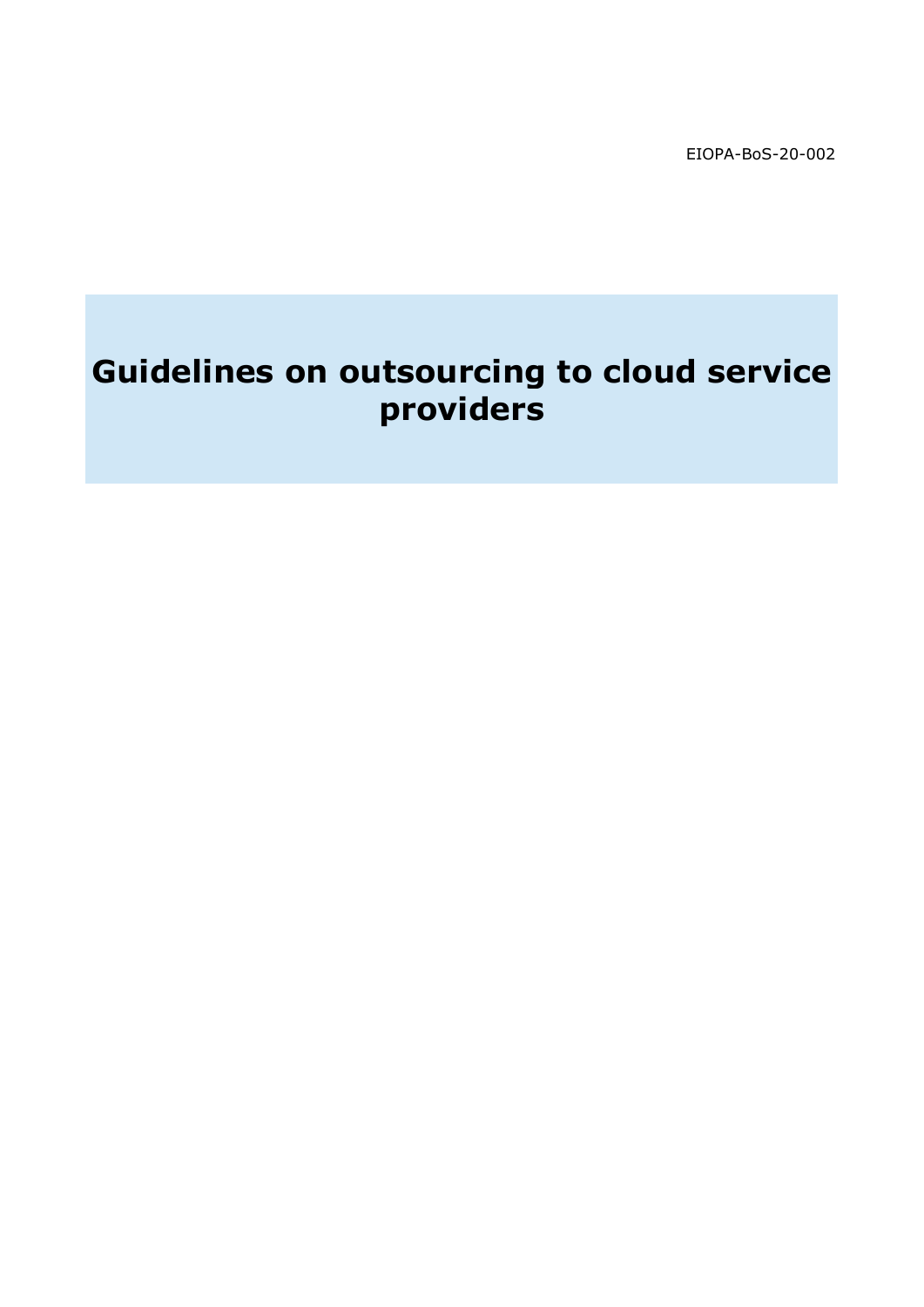# **Table of Contents**

| Guideline 7 - Assessment of critical or important operational functions and activities 8        |
|-------------------------------------------------------------------------------------------------|
|                                                                                                 |
|                                                                                                 |
|                                                                                                 |
|                                                                                                 |
|                                                                                                 |
| Guideline 13 - Sub-outsourcing of critical or important operational functions or activities  13 |
| Guideline 14 - Monitoring and oversight of cloud outsourcing arrangements  14                   |
|                                                                                                 |
| Guideline 16 - Supervision of cloud outsourcing arrangements by supervisory authorities  15     |
|                                                                                                 |
|                                                                                                 |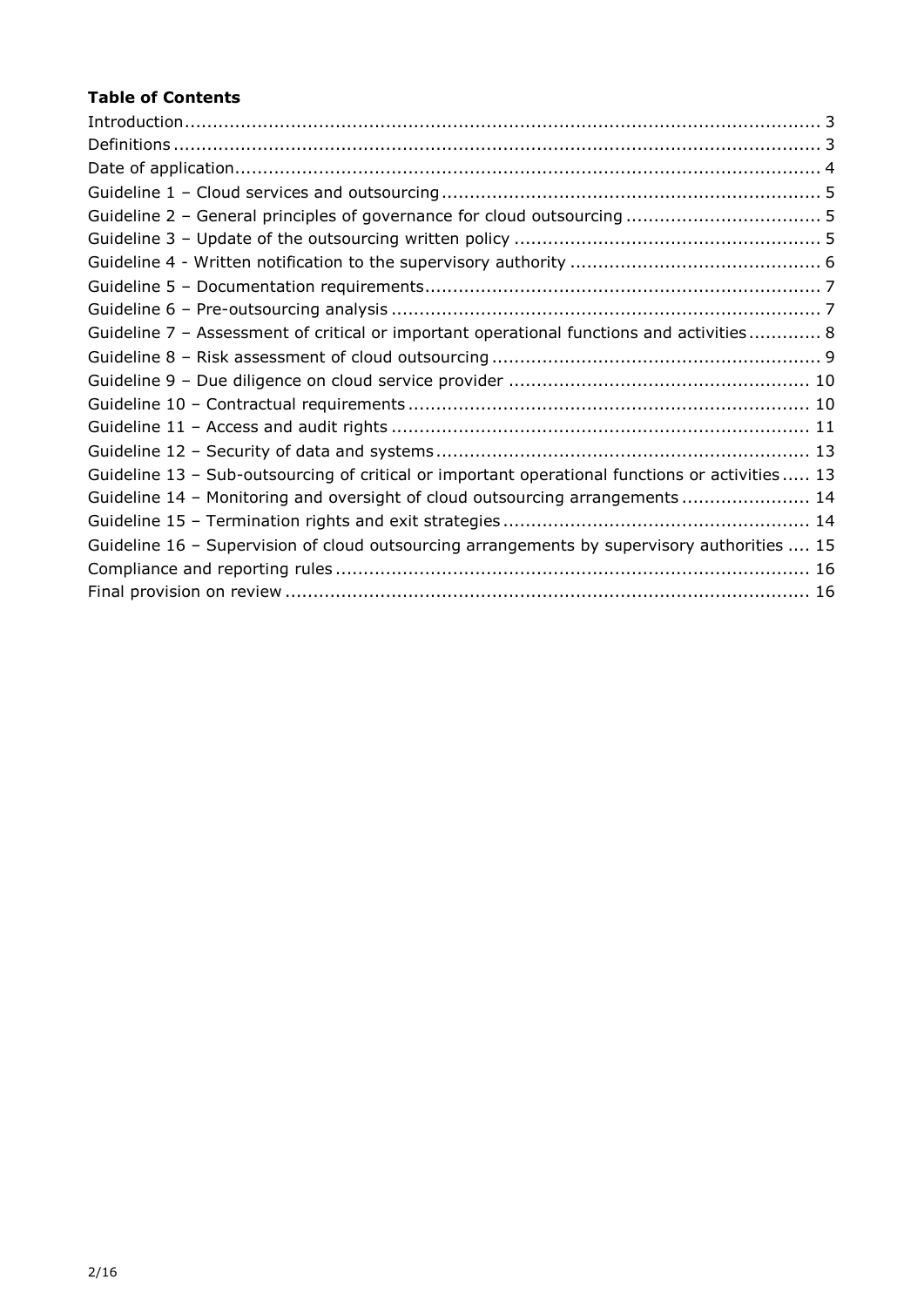# <span id="page-2-0"></span>**Introduction**

- 1. In accordance with Article 16 of Regulation (EU) No 1094/2010<sup>1</sup> EIOPA issues guidelines to provide guidance to insurance and reinsurance undertakings on how the outsourcing provisions set forth in Directive 2009/138/EC<sup>2</sup> ("Solvency II Directive") and in Commission Delegated Regulation (EU) No 2015/35<sup>3</sup> ("Delegated Regulation") needs to be applied in case of outsourcing to cloud service providers.
- 2. These Guidelines are based on Articles 13(28), 38 and 49 of the Solvency II Directive and Article 274 of the Delegated Regulation. Moreover, these Guidelines build also on the guidance provided by EIOPA Guidelines on System of Governance (EIOPA-BoS-14/253).
- 3. These Guidelines are addressed to competent authorities to provide guidance on how insurance and reinsurance undertakings (collectively "undertaking(s)") should apply the outsourcing requirements foreseen in the above mentioned legal acts in the context of outsourcing to cloud service providers.
- 4. The Guidelines apply to both individual undertakings and *mutatis mutandis* to groups $\rm ^4.$

The entities subject to other sectoral requirements, which are part of a group, are excluded from the scope of these Guideline at solo level as they need to follow the sectoral specific requirements as well as the relevant guidance issued by the European Securities and Markets Authority and the European Banking Authority.

- 5. In case of intra-group outsourcing and sub-outsourcing to cloud service providers, these Guidelines should be applied in conjunction with the provisions of EIOPA Guidelines on System of Governance on intra-group outsourcing.
- 6. Undertakings and competent authorities should, when complying or supervising compliance with these Guidelines, take into account the principle of proportionality<sup>5</sup> and the criticality or importance of the service outsourced to cloud service providers. The proportionality principle should ensure that governance arrangements, including those related to outsourcing to cloud service providers, are proportionate to the nature, scale and complexity of the underlying risks.
- 7. These Guidelines should be read in conjunction with and without prejudice to EIOPA Guidelines on System of Governance and to the regulatory obligations listed in paragraph 1

# <span id="page-2-1"></span>**Definitions**

- 8. If not defined in these Guidelines, the terms have the meaning defined in the legal acts referred to in the introduction.
- 9. In addition, for the purposes of these Guidelines, the following definitions apply:

-

 $<sup>1</sup>$  Regulation (EU) No 1094/2010 of the European Parliament and of the Council of 24 November 2010 establishing a</sup> European Supervisory Authority (European Insurance and Occupational Pension Authority), amending Decision No 716/2009/EC and repealing Commission Decision 2009/79/EC (OJ L 331, 15.12.2010, p. 48).

<sup>&</sup>lt;sup>2</sup> Directive 2009/138/EC of the European Parliament and of the Council of 25 November 2009 on the taking-up and pursuit of the business of Insurance and Reinsurance (Solvency II), (OJ L 335, 17.12.2009, p. 1).

<sup>&</sup>lt;sup>3</sup> Commission Delegated Regulation (EU) 2015/35 of 10 October 2014 supplementing Directive 2009/138/EC of the European Parliament and of the Council on the taking-up and pursuit of the business of Insurance and Reinsurance (Solvency II), (OJ L 12, 17.1.2015, p. 1).

 $4$  Article 212(1) of the Solvency II Directive.

<sup>5</sup> Article 29(3) of the Solvency II Directive.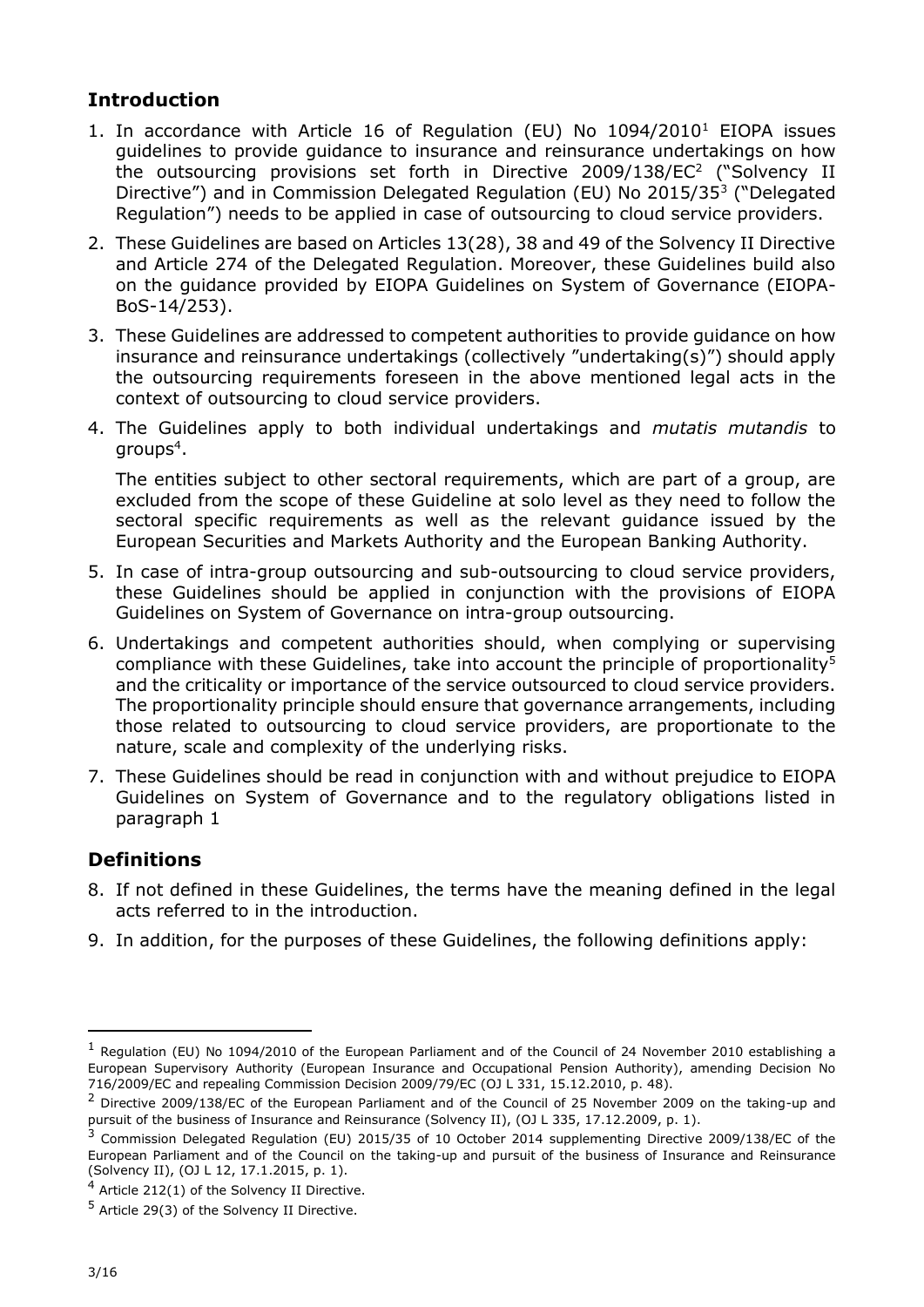| Service provider       | means a third party entity that is performing a<br>process, service or activity, or parts thereof, under<br>an outsourcing arrangement.                                                                                                                                                                                                                                              |
|------------------------|--------------------------------------------------------------------------------------------------------------------------------------------------------------------------------------------------------------------------------------------------------------------------------------------------------------------------------------------------------------------------------------|
| Cloud service provider | means a service provider, as defined above,<br>responsible for delivering cloud services under an<br>outsourcing arrangement.                                                                                                                                                                                                                                                        |
| Cloud services         | means services provided using cloud computing,<br>that is, a model for enabling ubiquitous,<br>convenient, on-demand network access to a shared<br>pool of configurable computing resources (e.g.<br>networks, servers, storage, applications<br>and<br>services) that can be rapidly provisioned and<br>released with minimal management effort or<br>service provider interaction. |
| Public cloud           | means cloud infrastructure available for open use<br>by the general public.                                                                                                                                                                                                                                                                                                          |
| Private cloud          | means cloud infrastructure available for the<br>exclusive use by a single undertaking.                                                                                                                                                                                                                                                                                               |
| Community cloud        | means cloud infrastructure available for<br>the<br>exclusive use by a specific community of<br>undertakings, e.g. several undertakings of a single<br>group.                                                                                                                                                                                                                         |
| Hybrid cloud           | means cloud infrastructure that is composed of two<br>or more distinct cloud infrastructures.                                                                                                                                                                                                                                                                                        |

#### <span id="page-3-0"></span>**Date of application**

- 10. These Guidelines apply from 1 January 2021 to all cloud outsourcing arrangements entered into or amended on or after this date.
- 11. Undertakings should review and amend accordingly existing cloud outsourcing arrangements related to critical or important operational functions or activities with a view to ensuring compliance with these Guidelines by 31 December 2022.
- 12. Where the review of cloud outsourcing arrangements related to critical or important operational functions or activities is not finalised by 31 December 2022, the undertaking should inform its supervisory authority<sup>6</sup> of that fact, including the measures planned to complete the review or the possible exit strategy. The supervisory authority may agree with the undertaking on an extended timeline for completing that review, where appropriate.
- 13. The update (where needed) of the undertaking's policies and internal processes should be done by 1 January 2021 while the documentation requirements for cloud outsourcing arrangements related to critical or important operational functions or activities should be implemented by 31 December 2022.

-

 $6$  Article 13(10) of the Solvency II Directive.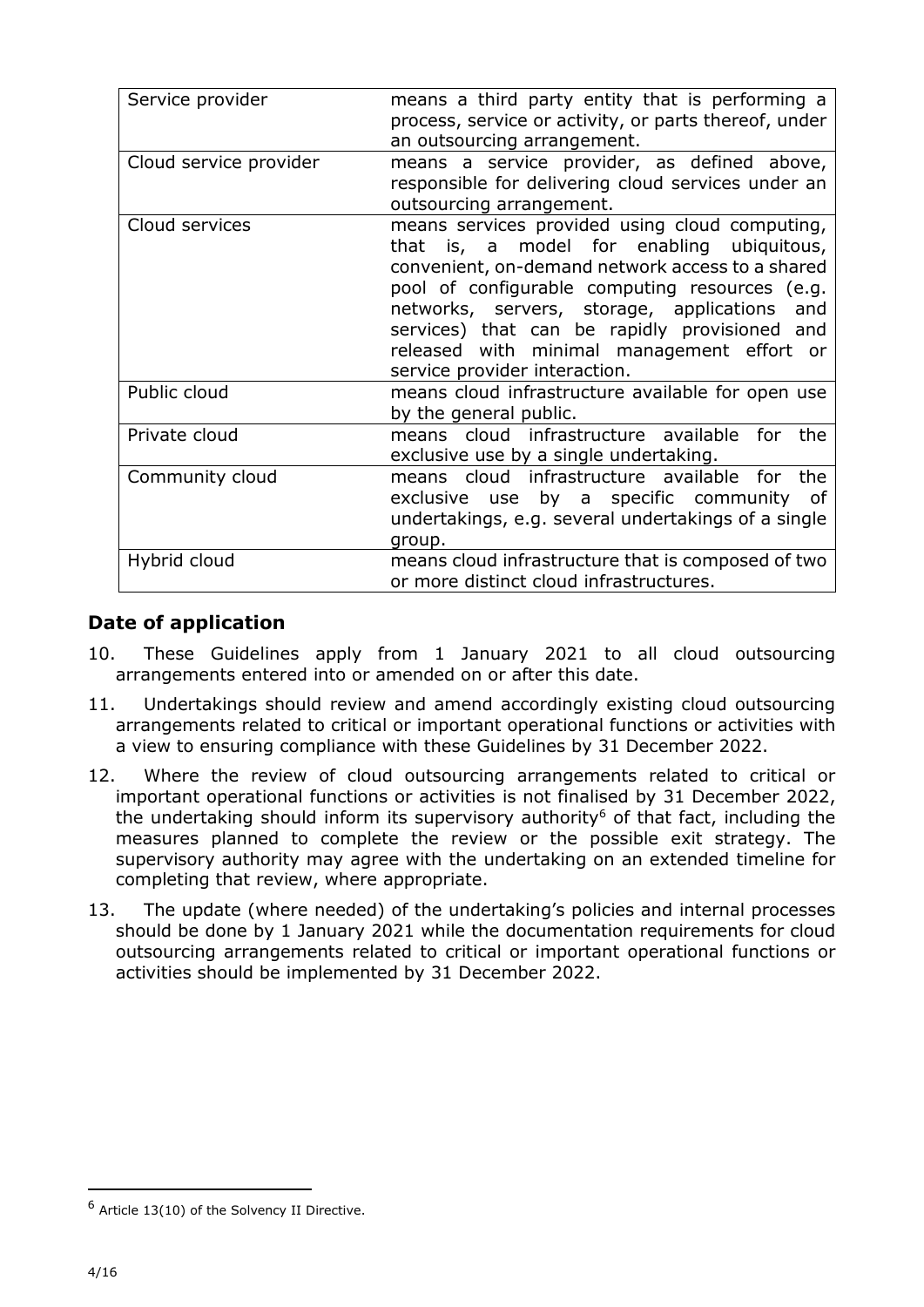# <span id="page-4-0"></span>**Guideline 1 – Cloud services and outsourcing**

- 14. The undertaking should establish whether an arrangement with a cloud service provider falls under the definition of outsourcing pursuant to the Solvency II Directive. Within the assessment, consideration should be given to:
- a. whether the operational function or activity (or a part thereof) outsourced is performed on a recurrent or an ongoing basis; and
- b. whether this operational function or activity (or a part thereof) would normally fall within the scope of operational functions or activities that would or could be performed by the undertaking in the course of its regular business activities, even if the undertaking has not performed this operational function or activity in the past.
- 15. Where an arrangement with a service provider covers multiple operational functions or activities, the undertaking should consider all aspects of the arrangement within its assessment.
- 16. In cases where the undertaking outsources operational functions or activities to service providers which are not cloud service providers but rely significantly on cloud infrastructures to deliver their services (for example, where the cloud service provider is part of a sub-outsourcing chain), the arrangement for such outsourcing falls within the scope of these Guidelines.

## <span id="page-4-1"></span>**Guideline 2 – General principles of governance for cloud outsourcing**

- 17. Without prejudice to Article 274(3) of the Delegated Regulation, the undertaking's administrative, management or supervisory body ("AMSB") should ensure that any decision to outsource critical or important operational functions or activities to cloud service providers is based on a thorough risk assessment, including all relevant risks implied by the arrangement such as information and communication technology ("ICT"), business continuity, legal and compliance, concentration, other operational risks, and risks associated to the data migration and/or the implementation phase, where applicable.
- 18. In case of outsourcing to cloud service providers of critical or important operational functions or activities, the undertaking, where appropriate, should reflect the changes in its risk profile due to its cloud outsourcing arrangements in its own risk and solvency assessment ("ORSA").
- 19. The use of cloud services should be consistent with the undertaking's strategies (for example, ICT strategy, information security strategy, operational risk management strategy) and internal policies and processes, which should be updated, if needed.

# <span id="page-4-2"></span>**Guideline 3 – Update of the outsourcing written policy**

- 20. In case of outsourcing to cloud service providers the undertaking should update the written outsourcing policy (for example, by reviewing it, adding a separate appendix or developing new dedicated policies) and the other relevant internal policies (for example, information security), taking into account cloud outsourcing specificities at least in the following areas:
- a. the roles and responsibilities of the undertaking's functions involved, in particular AMSB, and the functions responsible for ICT, information security, compliance, risk management and internal audit;
- b. the processes and reporting procedures required for the approval, implementation, monitoring, management and renewal, where applicable, of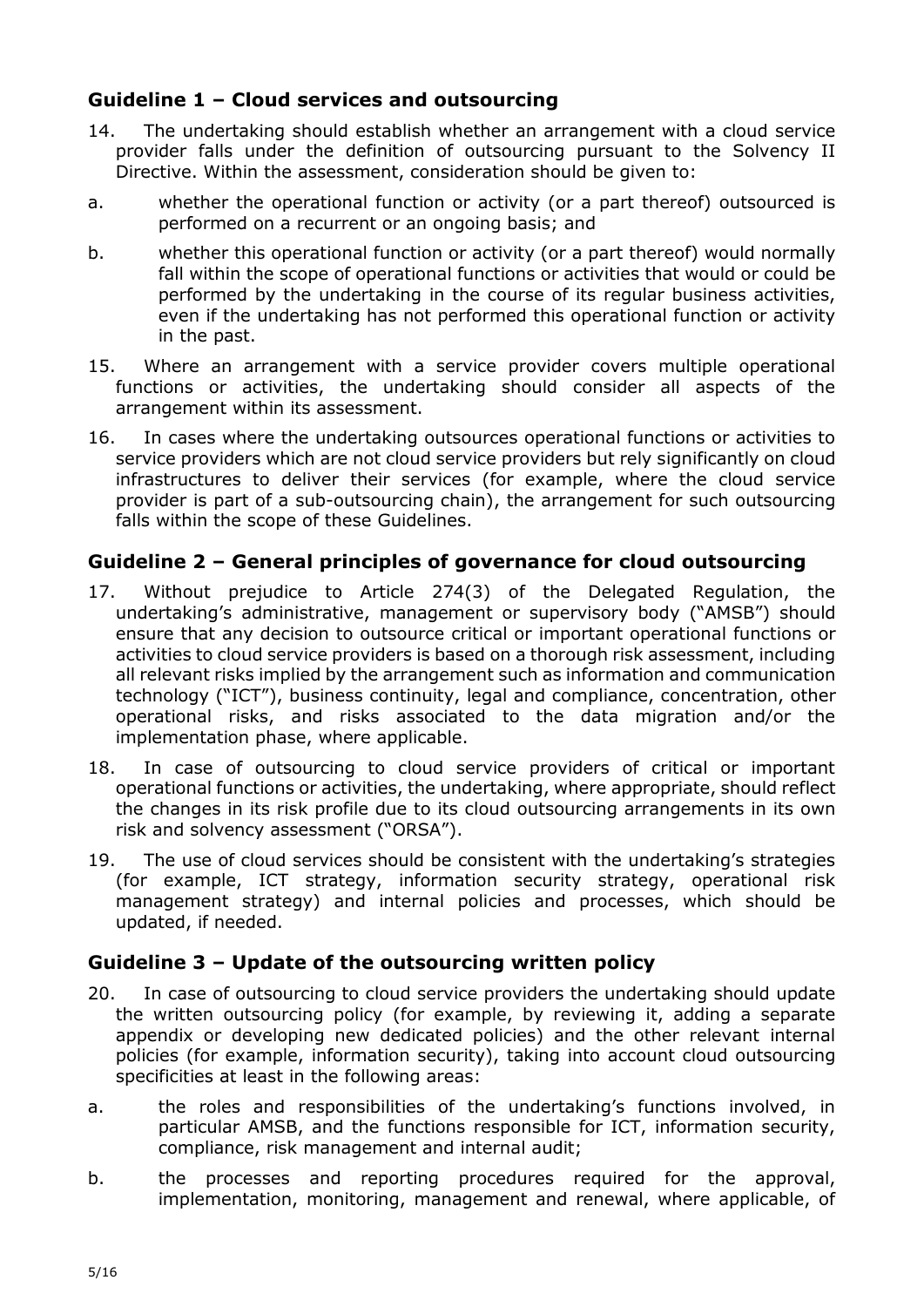cloud outsourcing arrangements related to critical or important operational functions or activities;

- c. the oversight of the cloud services proportionate to the nature, scale and complexity of risks inherent in the services provided, including (i) risk assessment of cloud outsourcing arrangements and due diligence on cloud service providers, including the frequency of the risk assessment; (ii) monitoring and management controls (for example, verification of the service level agreement); (iii) security standards and controls;
- d. with regard to cloud outsourcing of critical or important operational functions or activities, a reference should be made to the contractual requirements as described in Guideline 10;
- e. documentation requirements and written notification to the supervisory authority regarding cloud outsourcing of critical or important operational functions or activities;
- f. with regard to each cloud outsourcing arrangement that covers critical or important operational functions or activities, a requirement for a documented and, where appropriate, sufficiently tested 'exit strategy' that is proportionate to the nature, scale and complexity of the risks inherent in services provided. The exit strategy may involve a range of termination processes, including but not necessarily limited to, discontinuing, reintegrating or transferring the services included in the cloud outsourcing arrangement.

#### <span id="page-5-0"></span>**Guideline 4 - Written notification to the supervisory authority**

- 21. The written notification requirements set in Article 49(3) of the Solvency II Directive and further detailed by EIOPA Guidelines on System of Governance are applicable to all outsourcing of critical or important operational functions and activities to cloud service providers. In case an outsourced operational function or activity previously classified as non-critical or non-important becomes critical or important, the undertaking should notify the supervisory authority.
- 22. The undertaking's written notification should include, taking into account the principle of proportionality, at least the following information:
- a. a brief description of the operational function or activity outsourced;
- b. the start date and, as applicable, the next contract renewal date, the end date and/or notice periods for the cloud service provider and for the undertaking;
- c. the governing law of the cloud outsourcing agreement;
- d. the name of the cloud service provider, the corporate registration number, the legal entity identifier (where available), the registered address and other relevant contact details, and the name of its parent company (if any); in case of groups, whether or not the cloud service provider is part of the group;
- e. cloud services and deployment models (i.e. public/private/hybrid/community) and the specific nature of the data to be held and the locations (i.e. countries or regions) where such data will be stored;
- f. a brief summary of the reasons why the outsourced operational function or activity is considered critical or important;
- g. the date of the most recent assessment of the criticality or importance of the outsourced operational function or activity.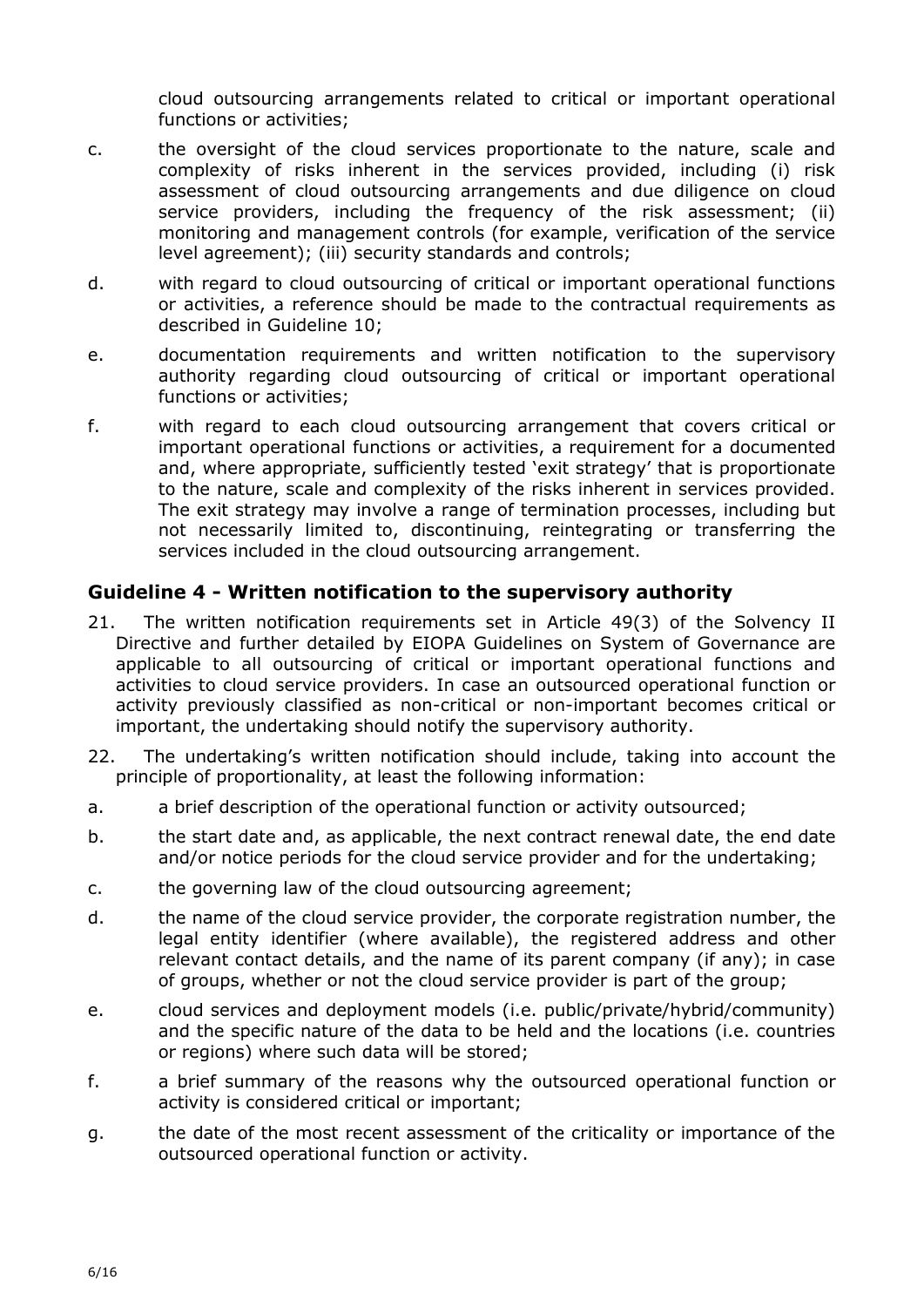# <span id="page-6-0"></span>**Guideline 5 – Documentation requirements**

- 23. As part of its governance and risk management system, the undertaking should keep record of its cloud outsourcing arrangements, for example, in the form of a dedicated register kept updated over time. The undertaking should also maintain a record of terminated cloud outsourcing arrangements for an appropriate retention period subject to national regulation.
- 24. In case of outsourcing of critical or important operational functions or activities, the undertaking should record all of the following information:
- a. the information to be notified to the supervisory authority referred to in Guideline 4;
- b. in case of groups, the insurance or reinsurance undertakings and other undertakings within the scope of the prudential consolidation that make use of the cloud services;
- c. the date of the most recent risk assessment and a brief summary of the main results;
- d. the individual or decision-making body (for example the AMSB) in the undertaking that approved the cloud outsourcing arrangement;
- e. the dates of the most recent and next scheduled audits, where applicable;
- f. the names of any sub-contractors to which material parts of a critical or important operational function or activity are sub-outsourced including the countries where the sub-contractors are registered, where the service will be performed and, if applicable, the locations (i.e. countries or regions) where the data will be stored;
- g. an outcome of the assessment of the cloud service provider's substitutability (for example, easy, difficult or impossible);
- h. whether the outsourced critical or important operational function or activity supports business operations that are time critical;
- i. the estimated annual budget costs;
- j. whether the undertaking has an exit strategy in case of termination by either party or disruption of services by the cloud service provider.
- 25. In case of outsourcing of non-critical or non-important operational functions or activities, the undertaking should define the information to be recorded on the basis of the nature, scale and complexity of the risks inherent in the services provided by the cloud service provider.
- 26. The undertaking should make available to the supervisory authority, on request, all information necessary to enable the supervisory authority to perform supervision of the undertaking, including a copy of the outsourcing agreement.

# <span id="page-6-1"></span>**Guideline 6 – Pre-outsourcing analysis**

27. Before entering into any arrangement with cloud service providers, the undertaking should:

- a. assess if the cloud outsourcing arrangement concerns a critical or important operational function or activity in accordance with Guideline 7;
- b. identify and assess all relevant risks of the cloud outsourcing arrangement in accordance with Guideline 8;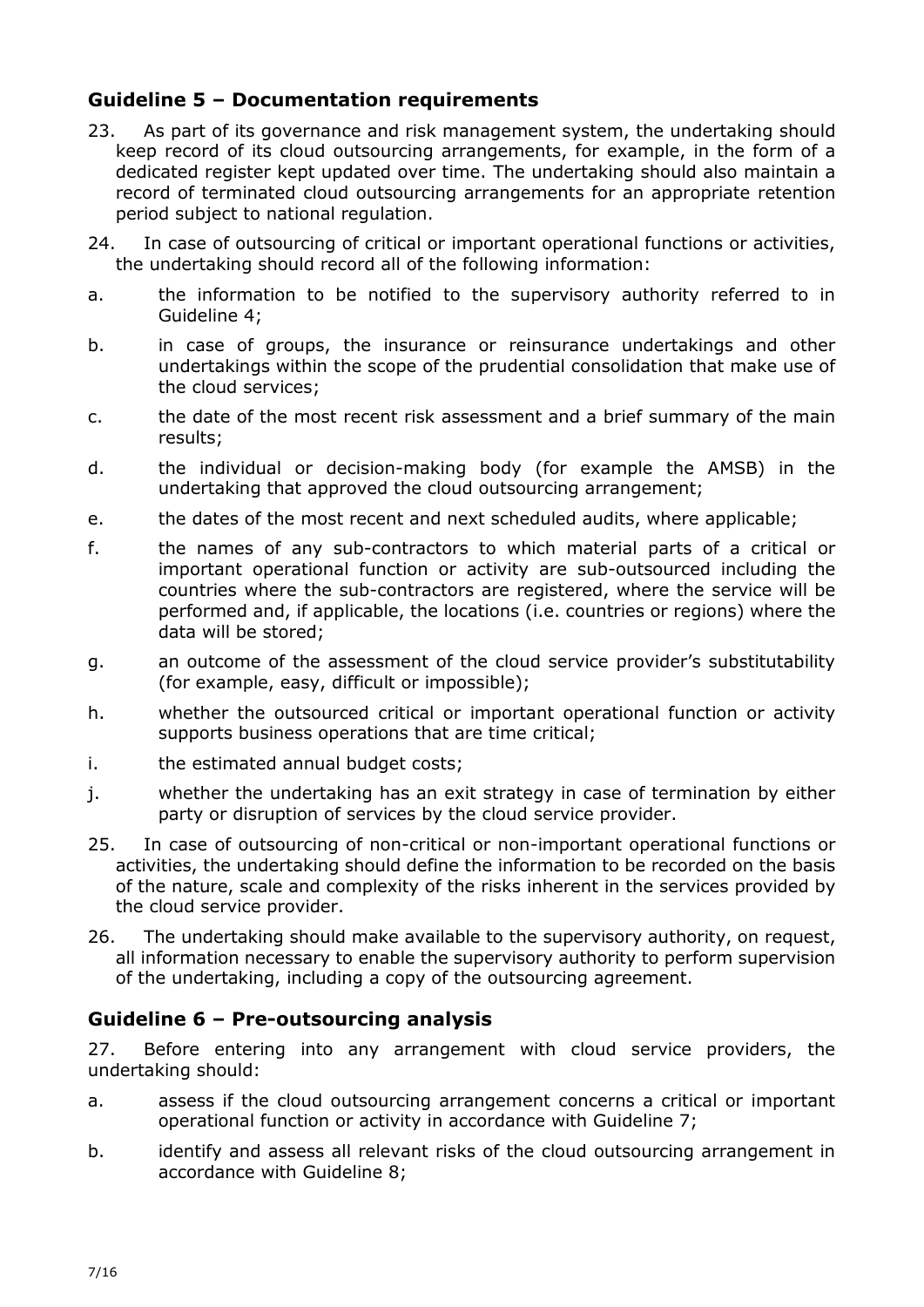- c. undertake appropriate due diligence on the prospective cloud service provider in accordance with Guideline 9;
- d. identify and assess conflicts of interest that the outsourcing may cause in line with the requirements set out in Article 274(3)(b) of the Delegated Regulation.

## <span id="page-7-0"></span>**Guideline 7 – Assessment of critical or important operational functions and activities**

- 28. Prior to entering into any outsourcing arrangement with cloud service providers, the undertaking should assess if the cloud outsourcing arrangement relates to an operational function or activity that is critical or important. In performing such an assessment, where relevant, the undertaking should consider whether the arrangement has the potential to become critical or important in the future. The undertaking should also reassess the criticality or importance of the operational function or activity previously outsourced to cloud service providers, if the nature, scale and complexity of the risks inherent in the agreement materially changes.
- 29. In the assessment, the undertaking should take into account, together with the outcome of the risk assessment, at least, the following factors:
- a. the potential impact of any material disruption to the outsourced operational function or activity or failure of the cloud service provider to provide the services at the agreed service levels on the undertaking's:
	- i. continuous compliance with its regulatory obligations;
	- ii. short and long-term financial and solvency resilience and viability;
	- iii. business continuity and operational resilience;
	- iv. operational risk, including conduct, ICT and legal risks;
	- v. reputational risks.
- b. the potential impact of the cloud outsourcing arrangement on the ability of the undertaking to:
	- i. identify, monitor and manage all relevant risks;
	- ii. comply with all legal and regulatory requirements;
	- iii. conduct appropriate audits regarding the operational function or activity outsourced.
- c. the undertaking's (and/or group's where applicable) aggregated exposure to the same cloud service provider and the potential cumulative impact of outsourcing arrangements in the same business area;
- d. the size and complexity of any undertaking's business areas affected by the cloud outsourcing arrangement;
- e. the ability, if necessary or desirable, to transfer the proposed cloud outsourcing arrangement to another cloud service provider or reintegrate the services ("substitutability");
- f. the protection of personal and non-personal data and the potential impact on the undertaking, policyholders or other relevant subjects of a confidentiality breach or failure to ensure data availability and integrity based on *inter alia* Regulation (EU) 2016/679<sup>7</sup>. The undertaking should particularly take into

-

 $<sup>7</sup>$  Regulation (EU) 2016/679 of the European Parliament and of the Council of 27 April 2016 on the protection of natural</sup> persons with regard to the processing of personal data and on the free movement of such data, and repealing Directive 95/46/EC (General Data Protection Regulation), (OJ L 119, 4.5.2016, p. 1).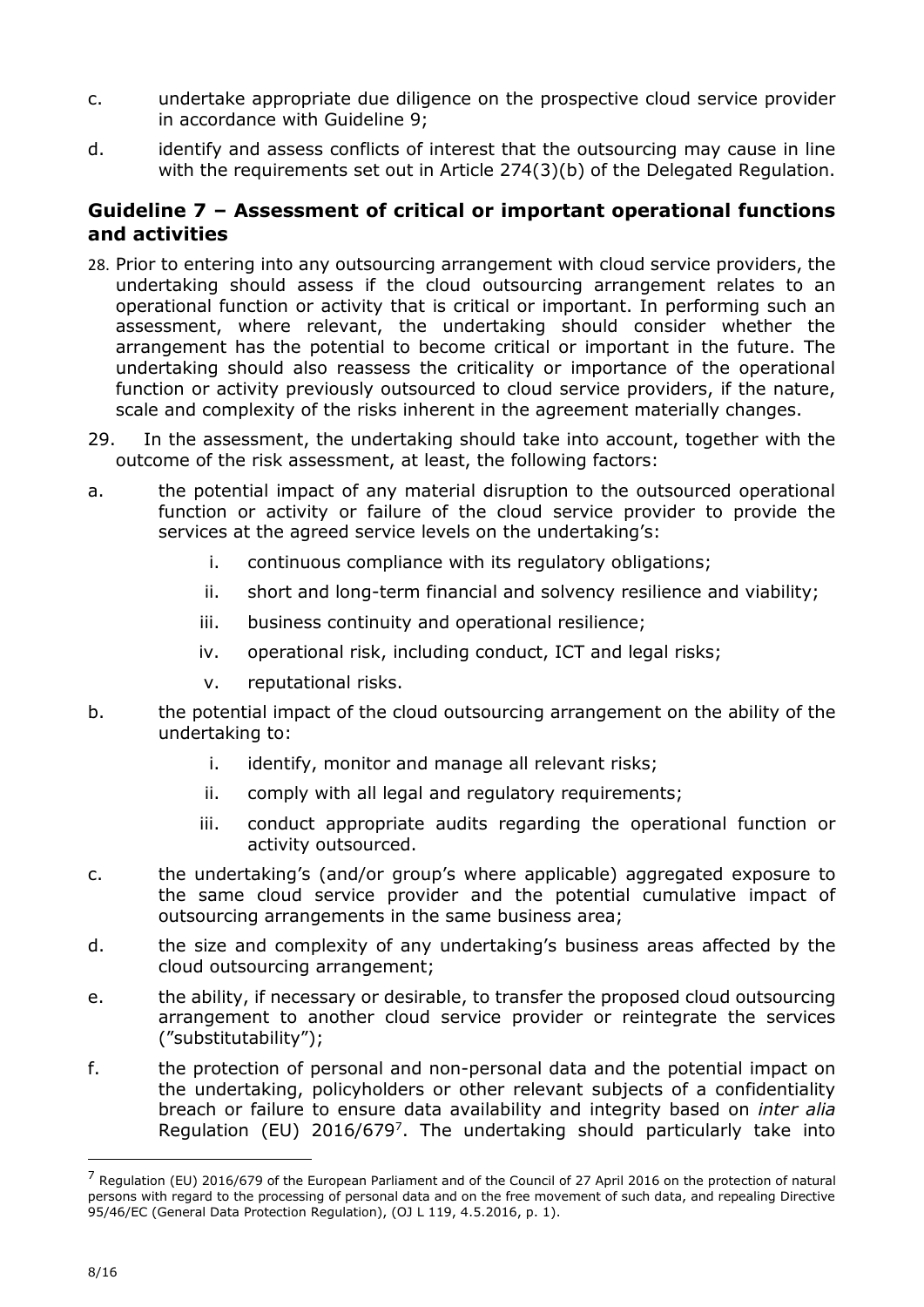consideration data that is business secret and/or sensitive (for example, policyholders' health data).

## <span id="page-8-0"></span>**Guideline 8 – Risk assessment of cloud outsourcing**

- 30. In general, the undertaking should adopt an approach proportionate to the nature, scale and complexity of the risks inherent in the services outsourced to cloud service providers. This includes, assessing the potential impact of any cloud outsourcing, in particular, on their operational and reputational risks.
- 31. In case of outsourcing of critical or important operational functions or activities to cloud service providers, an undertaking should:
- a. take into account the expected benefits and costs of the proposed cloud outsourcing arrangement, including weighing any significant risks which may be reduced or better managed against any significant risks which may arise as a result of the proposed cloud outsourcing arrangement.
- b. assess, where applicable and appropriate, the risks, including legal, ICT, compliance and reputational risks, and the oversight limitations arising from:
	- i. the selected cloud service and the proposed deployment models (i.e. public/private/hybrid/community);
	- ii. the migration and/or the implementation;
	- iii. the activities and related data and systems which are under consideration to be outsourced (or have been outsourced) and their sensitivity and required security measures;
	- iv. the political stability and the security situation of the countries (within or outside the EU) where the outsourced services are or may be provided and where the data are or are likely to be stored. The assessment should consider:
		- 1. the laws in force, including laws on data protection;
		- 2. the law enforcement provisions in place;
		- 3. the insolvency law provisions that would apply in the event of a service provider's failure and any constrains that would arise with regard to the urgent recovery of the undertaking's data;
	- v. sub-outsourcing, including the additional risks that may arise if the sub-contractor is located in a third country or a different country from the cloud service provider and the risk that long and complex chains of sub-outsourcing reduce the ability of the undertaking to oversee its critical or important operational functions or activities and the ability of supervisory authorities to effectively supervise them;
	- vi. the undertakings overall concentration risk to the same cloud service provider, including outsourcing to a cloud service provider that is not easily substitutable or multiple outsourcing arrangements with the same cloud service provider. When assessing the concentration risk, the undertaking (and/or the Group, where applicable) should take into account all its cloud outsourcing arrangements with that cloud provider.
- 32. The risk assessment should be performed before entering into a cloud outsourcing. If the undertaking becomes aware of significant deficiencies and/or significant changes to the services provided or to the situation of the cloud service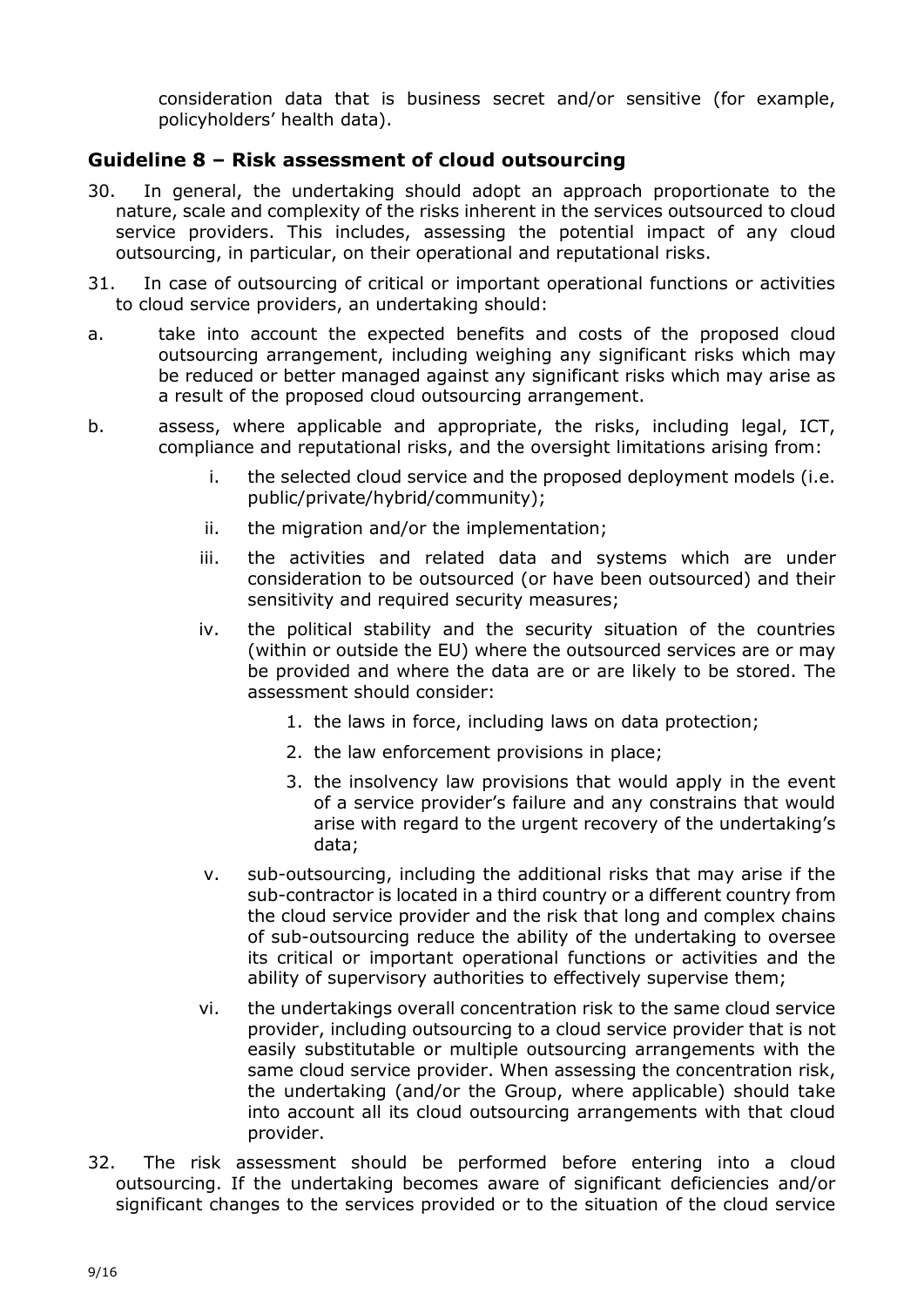provider, the risk assessment should be promptly reviewed or re-performed. In case of renewal of a cloud outsourcing arrangement concerning its content and scope (for example, enlargement of the scope or inclusion in the scope of critical or important operational functions previously not included), risk assessment should be reperformed.

## <span id="page-9-0"></span>**Guideline 9 – Due diligence on cloud service provider**

- 33. The undertaking should ensure in its selection and assessment process that the cloud service provider is suitable according to the criteria defined by its written outsourcing policy.
- 34. The due diligence on the cloud service provider should be performed prior to outsourcing any operational function or activity. In case the undertaking enters into a second agreement with a cloud service provider that has already been assessed, the undertaking should determine, on a risk-based approach, whether a second due diligence is needed. If the undertaking becomes aware of significant deficiencies and/or significant changes of the services provided or the situation of the cloud service provider, the due diligence should be promptly reviewed or re-performed.
- 35. In case of cloud outsourcing of critical or important operational functions, the due diligence should include an evaluation of the suitability of the cloud service provider (for example, skills, infrastructure, economic situation, corporate and regulatory status). Where appropriate, the undertaking can use to support the due diligence performed evidence, certifications based on international standards, audit reports of recognised third parties or internal audit reports.

# <span id="page-9-1"></span>**Guideline 10 – Contractual requirements**

- 36. The respective rights and obligations of the undertaking and of the cloud service provider should be clearly allocated and set out in a written agreement.
- 37. Without prejudice to the requirements defined in Article 274 of the Delegated Regulation, in case of outsourcing of critical or important operational functions or activities to a cloud service provider, the written agreement between the undertaking and the cloud service provider should set out:
- a. a clear description of the outsourced function to be provided (cloud services, including the type of support services);
- b. the start date and end date, where applicable, of the agreement and the notice periods for the cloud service provider and for the undertaking;
- c. the court jurisdiction and the governing law of the agreement;
- d. the parties' financial obligations;
- e. whether the sub-outsourcing of a critical or important operational function or activity (or material parts thereof) is permitted, and, if so, the conditions to which the significant sub-outsourcing is subject to (see Guideline 13);
- f. the location(s) (i.e. regions or countries) where relevant data will be stored and processed (location of data centres), and the conditions to be met, including a requirement to notify the undertaking if the service provider proposes to change the location(s);
- g. provisions regarding the accessibility, availability, integrity, confidentiality, privacy and safety of relevant data, taking into account the specifications of Guideline 12;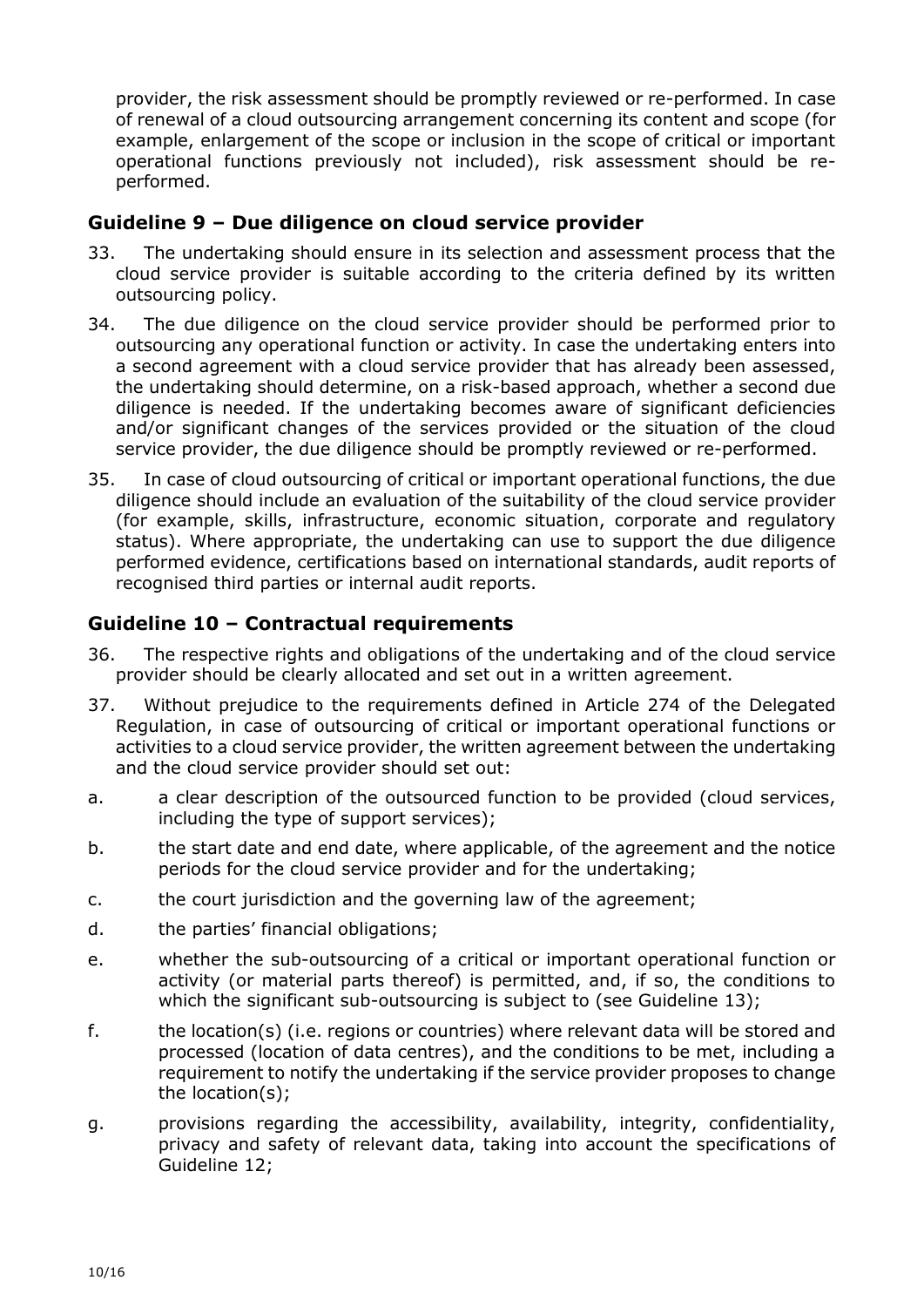- h. the right for the undertaking to monitor the cloud service provider's performance on a regular basis;
- i. the agreed service levels which should include precise quantitative and qualitative performance targets in order to allow for timely monitoring so that appropriate corrective actions can be taken without undue delay if agreed service levels are not met;
- j. the reporting obligations of the cloud service provider to the undertaking, including, as appropriate, the obligations to submit reports relevant for the undertaking's security function and key functions, such as reports of the internal audit function of the cloud service provider;
- k. whether the cloud service provider should take mandatory insurance against certain risks and, if applicable, the level of insurance cover requested;
- l. the requirements to implement and test business contingency plans;
- m. the requirement for the cloud service provider to grant the undertaking, its supervisory authorities and any other person appointed by the undertaking or the supervisory authorities, the following:
	- i. full access to all relevant business premises (head offices and operation centres), including the full range of relevant devices, systems, networks, information and data used for providing the outsourced function, including related financial information, personnel and the cloud service provider's external auditors ("access rights");
	- ii. unrestricted rights of inspection and auditing related to the cloud outsourcing arrangement ("audit rights"), to enable them to monitor the outsourcing arrangement and to ensure compliance with all applicable regulatory and contractual requirements;
- n. provisions to ensure that the data owned by the undertaking can be promptly recovered by the undertaking in case of the insolvency, resolution or discontinuation of business operations of the cloud service provider.

#### <span id="page-10-0"></span>**Guideline 11 – Access and audit rights**

- 38. The cloud outsourcing agreement should not limit the undertaking's effective exercise of access and audit rights as well as control options on cloud services in order to fulfil its regulatory obligations.
- 39. The undertaking should exercise its access and audit rights, determine the audit frequency and the areas and services to be audited on a risk-based approach, according to Section 8 of EIOPA Guidelines on System of Governance.
- 40. In determining the frequency and the scope of its exercise of access or audit rights, the undertaking should consider whether the cloud outsourcing is related to a critical or important operational function or activity, the nature and extent of risk and impact on the undertaking from the cloud outsourcing arrangements.
- 41. If the exercise of its access or audit rights, or the use of certain audit techniques creates a risk for the environment of the cloud service provider and/or another cloud service provider's client (for example, the impact on service levels, availability of data, confidentiality aspects), the undertaking and the cloud service provider should agree on alternative ways to provide a similar level of assurance and service to the undertaking (for example, the inclusion of specific controls to be tested in a specific report/certification produced by the cloud service provider).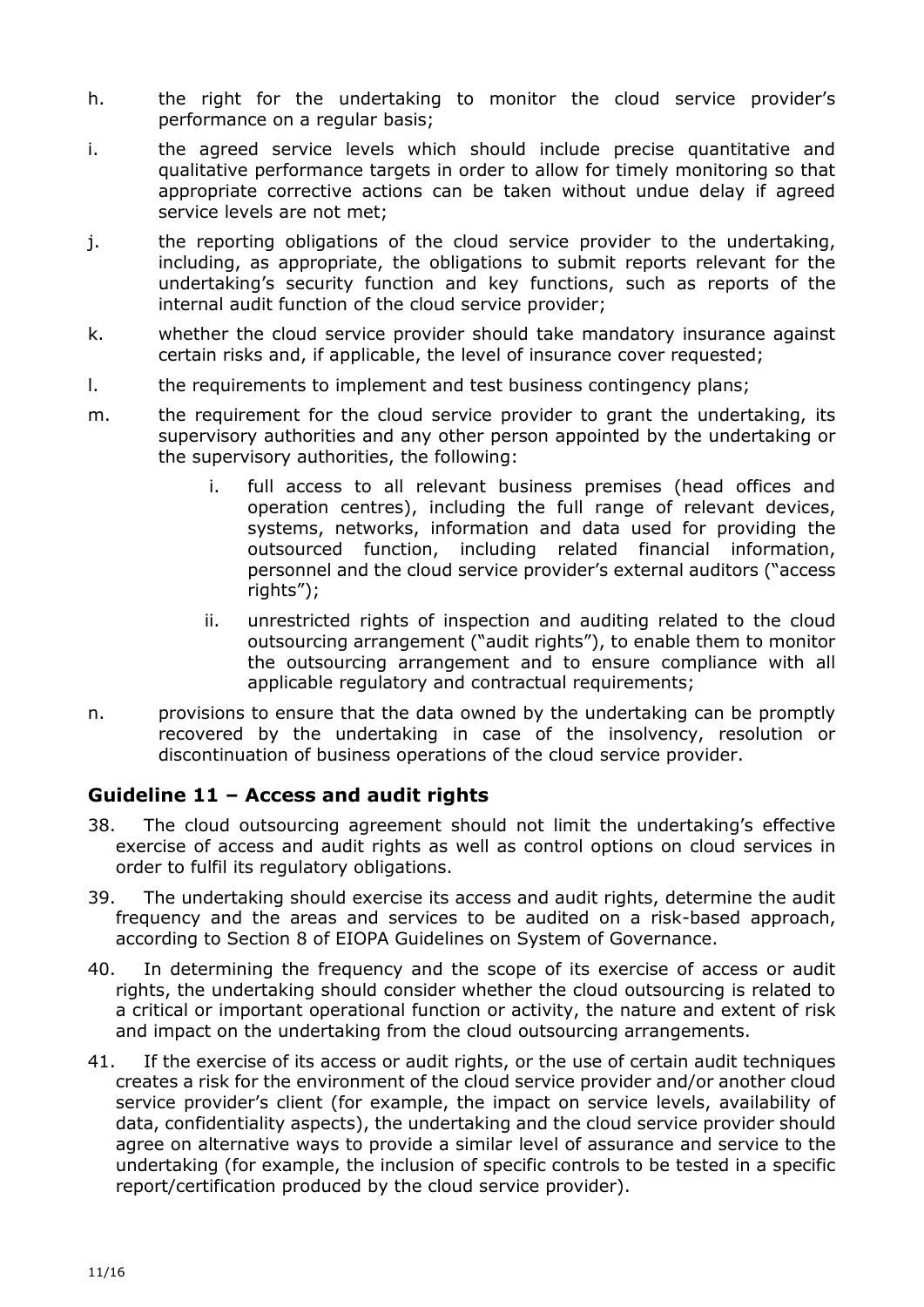- 42. Without prejudice to their final responsibility regarding the activities performed by their cloud service providers, in order to use audit resources more efficiently and decrease the organisational burden on the cloud service provider and its customers, undertakings may use:
- a. third-party certifications and third-party or internal audit reports made available by the cloud service provider;
- b. pooled audits (i.e. performed jointly with other clients of the same cloud service provider), or pooled audits performed by a third-party appointed by them.
- 43. In case of cloud outsourcing of critical or important operational functions or activities, undertakings should make use of the method referred to in paragraph 42(a) only if they:
- a. ensure that the scope of the certification or the audit report covers the systems (for example, processes, applications, infrastructure, data centres, etc.) and the controls identified by the undertaking and assesses the compliance with relevant regulatory requirements;
- b. thoroughly assess the content of new certifications or audit reports on an regular basis and verify that the certifications or reports are not obsolete;
- c. ensure that key systems and controls are covered in future versions of the certification or audit report;
- d. are satisfied with the aptitude of the certifying or auditing party (for example, with regard to rotation of the certifying or auditing company, qualifications, expertise, re-performance/verification of the evidence in the underlying audit file);
- e. are satisfied that certifications are issued and that the audits are performed according to appropriate standards and include a test of the operational effectiveness of the key controls in place;
- f. have the contractual right to request the expansion of the scope of the certifications or audit reports to other relevant systems and controls; the number and frequency of such requests for scope modification should be reasonable and legitimate from a risk management perspective;
- g. retain the contractual right to perform individual on-site audits at their discretion with regard to the cloud outsourcing of critical or important operational functions or activities; such right should be exercised in case of specific needs not possible through other types of interactions with the cloud service provider.
- 44. For outsourcing to cloud service providers of critical or important operational functions, the undertaking should assess whether third-party certifications and reports as referred to in paragraph 42(a) are adequate and sufficient to comply with its regulatory obligations and, on a risk based approach, should not rely solely on these reports and certificates over time.
- 45. Before a planned on-site visit, the party to exercise its right of access (undertaking, auditor or third-party acting on behalf of the undertaking(s)) should provide prior notice in a reasonable time period, unless an early prior notification has not been possible due to an emergency or crisis situation. Such notice should include the location and purpose of the visit and the personnel that will participate in the visit.
- 46. Considering that cloud solutions have a high level of technical complexity, the undertaking should verify that the staff performing the audit – being its internal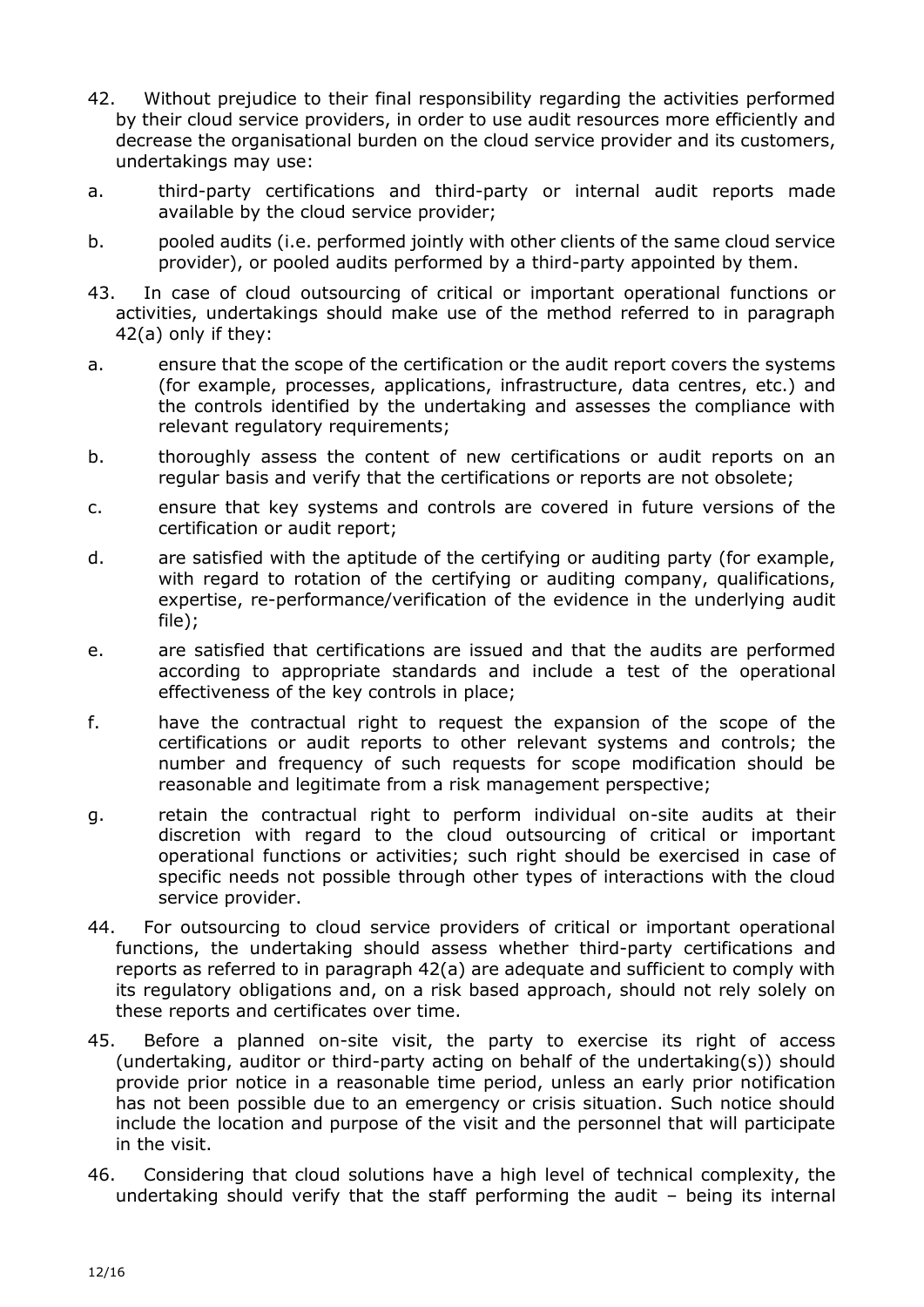auditors or the pool of auditors acting on its behalf, or the cloud service provider's appointed auditors – or, as appropriate, the staff reviewing the third-party certification or service provider's audit reports have acquired the appropriate skills and knowledge to perform the relevant audits and/or assessments.

# <span id="page-12-0"></span>**Guideline 12 – Security of data and systems**

- 47. The undertaking should ensure that cloud service providers comply with European and national regulations as well as appropriate ICT security standards.
- 48. In case of outsourcing of critical or important operational functions or activities to cloud service providers, the undertaking should additionally define specific information security requirements in the outsourcing agreement and monitor compliance with these requirements on a regular basis.
- 49. For the purposes of paragraph 48, in case of outsourcing of critical or important operational functions or activities to cloud service providers, the undertaking, applying a risk based approach, and taking into account its responsibilities and the ones of the cloud service provider, should:
- a. agree on clear roles and responsibilities between the cloud service provider and the undertaking in relation to the operational functions or activities affected by the cloud outsourcing, which should be clearly split;
- b. define and decide on an appropriate level of protection of confidential data, continuity of activities outsourced, integrity and traceability of data and systems in the context of the intended cloud outsourcing;
- c. consider specific measures, where necessary, for data in transit, data in memory and data at rest, for example, the use of encryption technologies in combination with an appropriate keys management;
- d. consider the mechanisms of integration of the cloud services with the systems of the undertakings, for example, the Application Programming Interfaces and a sound user and access management process;
- e. contractually ensure that network traffic availability and expected capacity meet strong continuity requirements, where applicable and feasible:
- f. define and decide on proper continuity requirements ensuring adequate levels at each level of the technological chain, where applicable;
- g. have a sound and well documented incident management process including the respective responsibilities, for example, by the definition of a cooperation model in case of actual or suspected incidents occur;
- h. adopt a risk-based approach to data storage and data processing location(s) (i.e. country or region) and information security considerations;
- i. monitor the fulfilment of the requirements relating to the effectiveness and efficiency of control mechanisms implemented by the cloud service provider that would mitigate the risks related to the provided services.

## <span id="page-12-1"></span>**Guideline 13 – Sub-outsourcing of critical or important operational functions or activities**

- 50. If sub-outsourcing of critical or important operational functions (or a part thereof) is permitted, the cloud outsourcing agreement between the undertaking and the cloud service provider should:
- a. specify any types of activities that are excluded from potential sub-outsourcing;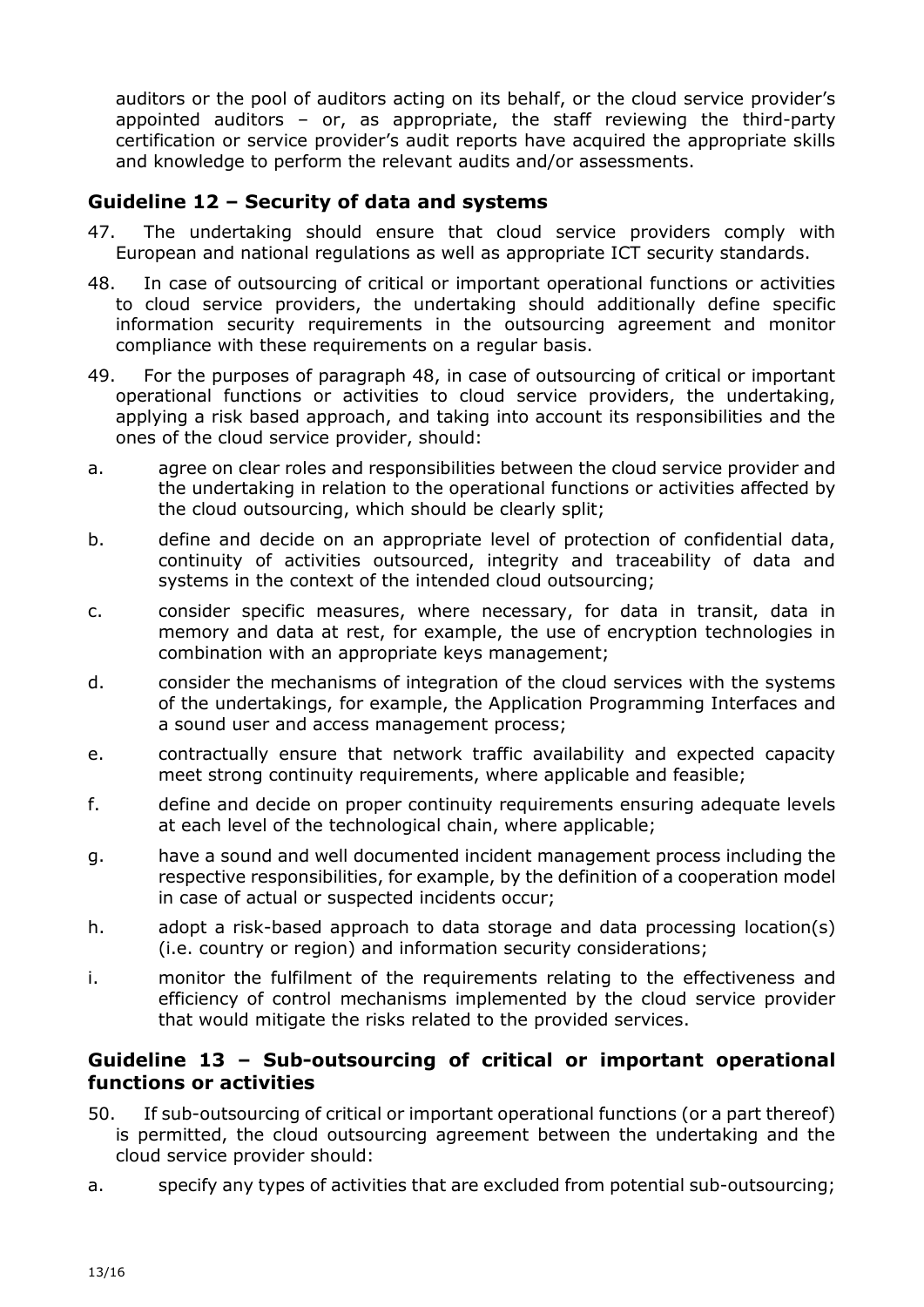- b. indicate the conditions to be complied with in case of sub-outsourcing (for example, that the sub-outsourcer will also fully comply with the relevant obligations of the cloud service provider). These obligations include the audit and access rights and the security of data and systems;
- c. indicate that the cloud service provider retains full accountability and oversight for the services sub-outsourced;
- d. include an obligation for the cloud service provider to inform the undertaking of any planned significant changes to the sub-contractors or the sub-outsourced services that might affect the ability of the service provider to meet its obligations under the cloud outsourcing agreement. The notification period for those changes should allow the undertaking, at least, to carry out a risk assessment of the effects of the proposed changes before the actual change in the sub-outsourcers or the sub-outsourced services comes into effect;
- e. ensure, in cases where a cloud service provider plans changes to a suboutsourcer or sub-outsourced services that would have an adverse effect on the risk assessment of the agreed services, that the undertaking has the right to object to such changes and/or the right to terminate and exit the contract.

## <span id="page-13-0"></span>**Guideline 14 – Monitoring and oversight of cloud outsourcing arrangements**

- 51. The undertaking should monitor, on a regular basis, the performance of activities, the security measures and the adherence to agreed service level by their cloud service providers on a risk based approach. The main focus should be on the cloud outsourcing of critical and important operational functions.
- 52. In order to do so, the undertaking should set up monitoring and oversight mechanisms, which should take into account, where feasible and appropriate, the presence of sub-outsourcing of critical or important operational functions or a part thereof.
- 53. The AMSB should be periodically updated on the risks identified in the cloud outsourcing of critical or important operational functions or activities.
- 54. In order to ensure the adequate monitoring and oversight of their cloud outsourcing arrangements, undertakings should employ enough resources with adequate skills and knowledge to monitor the services outsourced to the cloud. The undertaking's personnel in charge of these activities should have both ICT and business knowledge as deemed necessary.

#### <span id="page-13-1"></span>**Guideline 15 – Termination rights and exit strategies**

- 55. In case of cloud outsourcing of critical or important operational functions or activities, within the cloud outsourcing agreement the undertaking should have a clearly defined exit strategy clause ensuring that it is able to terminate the arrangement, where necessary. The termination should be made possible without detriment to the continuity and quality of its provision of services to policyholders. To achieve this, the undertaking should:
- a. develop exit plans that are comprehensive, service based, documented and sufficiently tested (for example, by carrying out an analysis of the potential costs, impacts, resources and timing implications of the various potential exit options);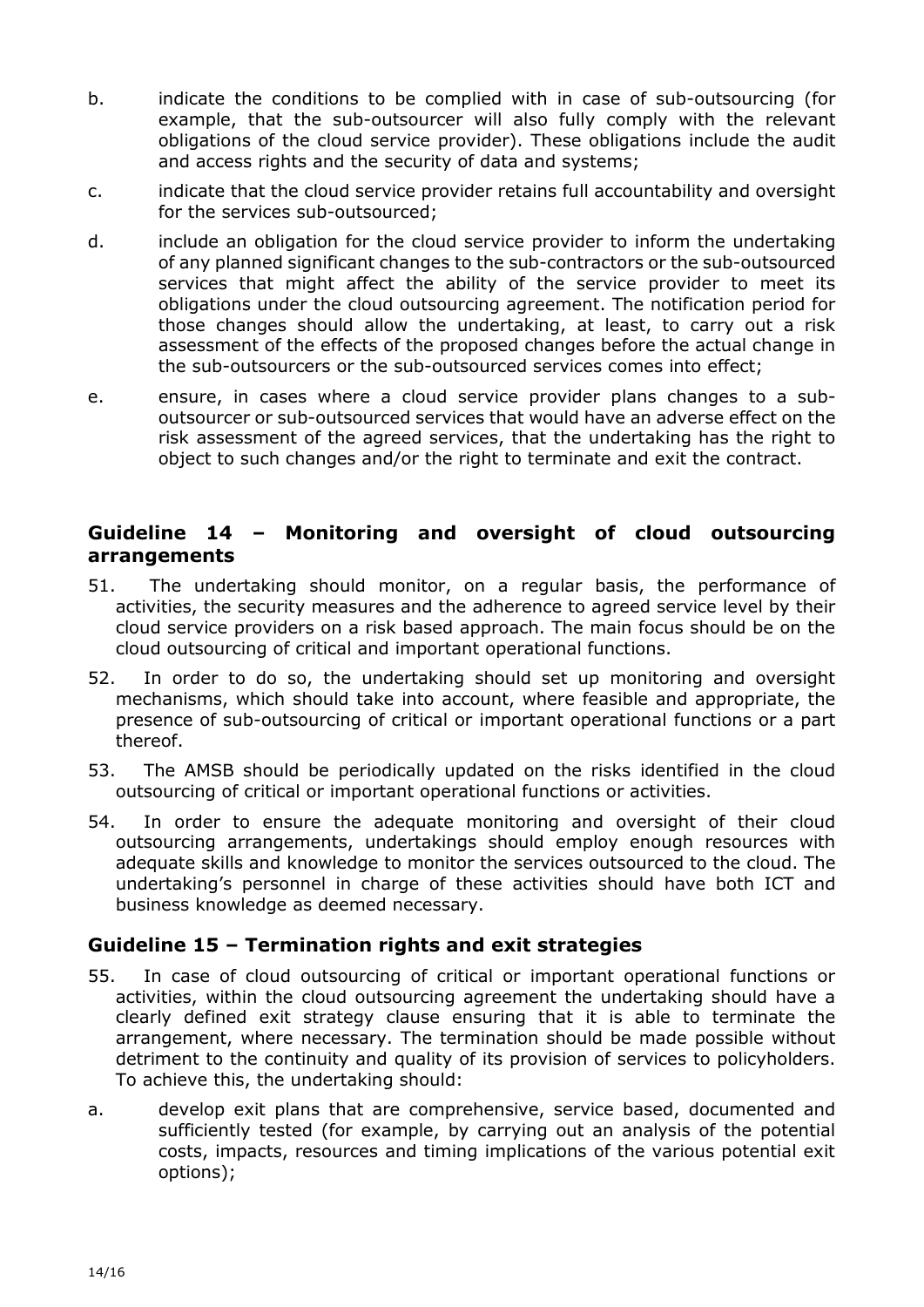- b. identify alternative solutions and develop appropriate and feasible transition plans to enable the undertaking to remove and transfer existing activities and data from the cloud service provider to alternative service providers or back to the undertaking. These solutions should be defined with regard to the challenges that may arise because of the location of data, taking the necessary measures to ensure business continuity during the transition phase;
- c. ensure that the cloud service provider adequately supports the undertaking when transferring the outsourced data, systems or applications to another service provider or directly to the undertaking;
- d. agree with the cloud service provider that once retransferred to the undertaking, its data will be completely and securely deleted by the cloud service provider in all regions.
- 56. When developing exit strategies, the undertaking should consider the following:
- a. define objectives of the exit strategy;
- b. define the trigger events (for example, key risk indicators reporting an unacceptable level of service) that could activate the exit strategy;
- c. perform a business impact analysis commensurate to the activities outsourced to identify what human and other resources would be required to implement the exit plan and how much time it would take;
- d. assign roles and responsibilities to manage exit plans and transition activities;
- e. define success criteria of the transition.

#### <span id="page-14-0"></span>**Guideline 16 – Supervision of cloud outsourcing arrangements by supervisory authorities**

- 57. The supervisory authorities should perform the analysis of the impacts arising from undertakings' cloud outsourcing arrangements as part of their supervisory review process. The analysis of the impacts should focus, in particular, on the arrangements related to the outsourcing of critical or important operational functions or activities.
- 58. Supervisory authorities should consider the following risks in the supervision of undertakings' cloud outsourcing arrangements:
- a. ICT risks;
- b. other operational risks (including legal and compliance risk, outsourcing and third party management risk);
- c. reputational risk;
- d. concentration risk, including at country/sectoral level.
- 59. Within their assessment, supervisory authorities should include the following aspects on a risk-based approach:
- a. appropriateness and effectiveness of undertaking's governance and operational processes related to the approval, implementation, monitoring, management and renewal of cloud outsourcing arrangements;
- b. whether the undertaking has sufficient resources with adequate skills and knowledge to monitor the services outsourced to the cloud;
- c. whether the undertaking identifies and manages all risks highlighted by these Guidelines.